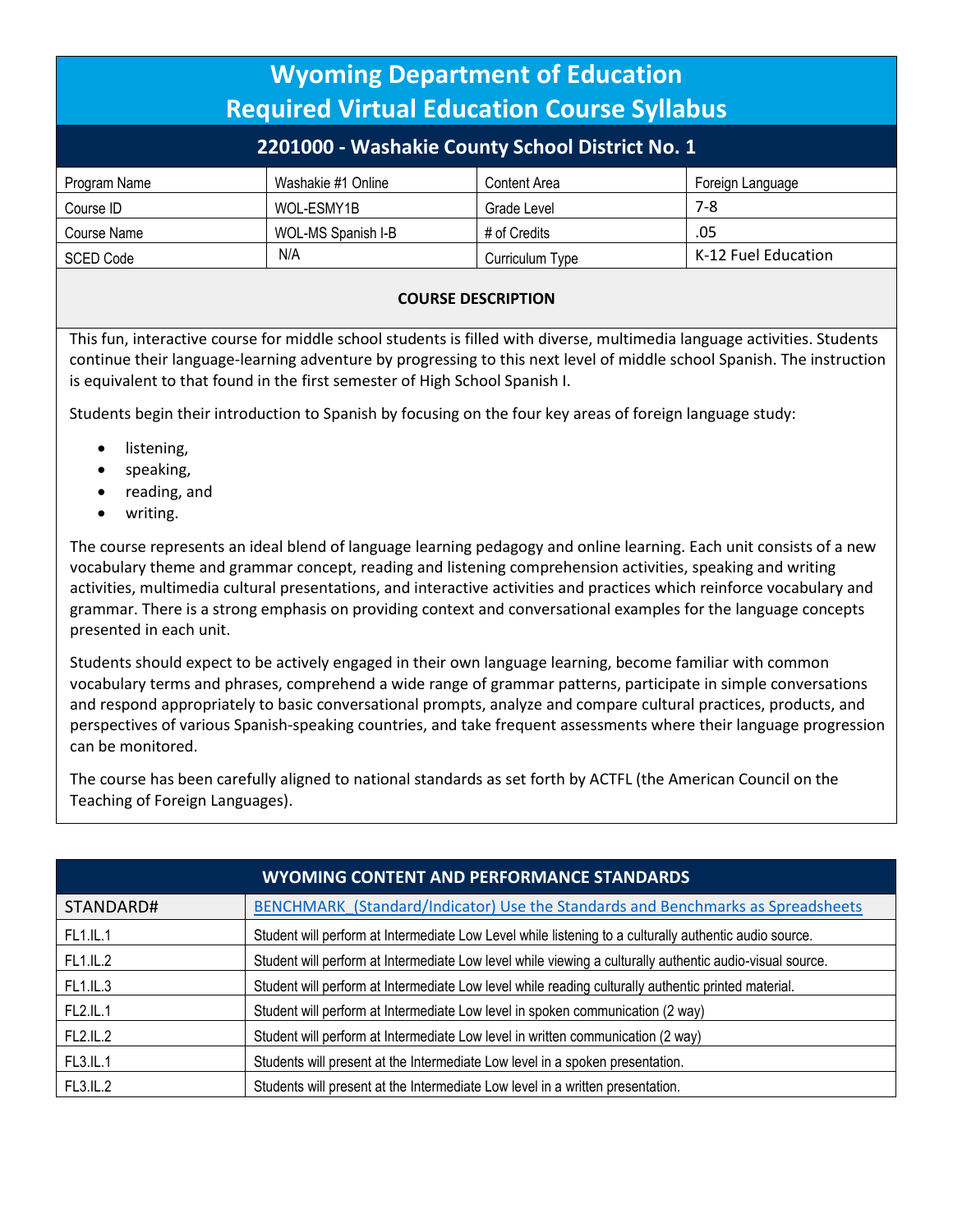| <b>SCOPE AND SEQUENCE</b>                                                                                                                                                                                                                                                                                                              |                                                                                                                                                                                                                    |                                                                               |                                                                                                                                                                                                                                                                                                                                                                                                                                                         |                                                                                                                                                                                                                                                          |                                                                                                                                                                                                                                                                                                                                                                                                                                                                                                                                                     |
|----------------------------------------------------------------------------------------------------------------------------------------------------------------------------------------------------------------------------------------------------------------------------------------------------------------------------------------|--------------------------------------------------------------------------------------------------------------------------------------------------------------------------------------------------------------------|-------------------------------------------------------------------------------|---------------------------------------------------------------------------------------------------------------------------------------------------------------------------------------------------------------------------------------------------------------------------------------------------------------------------------------------------------------------------------------------------------------------------------------------------------|----------------------------------------------------------------------------------------------------------------------------------------------------------------------------------------------------------------------------------------------------------|-----------------------------------------------------------------------------------------------------------------------------------------------------------------------------------------------------------------------------------------------------------------------------------------------------------------------------------------------------------------------------------------------------------------------------------------------------------------------------------------------------------------------------------------------------|
| <b>UNIT OUTLINE</b>                                                                                                                                                                                                                                                                                                                    |                                                                                                                                                                                                                    |                                                                               |                                                                                                                                                                                                                                                                                                                                                                                                                                                         | <b>STANDARD</b>                                                                                                                                                                                                                                          | <b>OUTCOMES OBJECTIVES/</b><br><b>STUDENT CENTERED GOALS</b>                                                                                                                                                                                                                                                                                                                                                                                                                                                                                        |
| Unit 10: Hobbies and Pastimes<br><b>Vocabulary</b><br>Hobbies and<br>Pastimes<br>Lessons                                                                                                                                                                                                                                               | Unit 10, Lessons 1-5 utilize the following protocol: Warm-Up, Matching, Listening and Speaking<br>Labs, Speaking/Recording Labs, Listening and Writing Labs.<br>Grammar<br>Gustar, Part I<br><b>Gustar Part II</b> | <b>Culture</b><br>A Tour of Spain                                             | Pronunciation<br>"በ"                                                                                                                                                                                                                                                                                                                                                                                                                                    | FL1.IL.1<br>FL1.IL.2<br>FL1.IL.3<br><b>FL2.IL.1</b><br><b>FL2.IL.2</b><br>FL3.IL.1<br>FL3.IL.2                                                                                                                                                           | I can use the verb gustar correctly.<br>$\bullet$<br>I can talk about what hobbies I like.<br>$\bullet$<br>I can discuss some cultural facts about Spain.<br>$\bullet$<br>I can interact and negotiate meaning in spoken or<br>$\bullet$<br>written conversations to share information, reactions,<br>feelings, and opinions.<br>I can understand, interpret, and analyze what is heard,<br>$\bullet$<br>read or viewed on a variety of topics.<br>I can present information, concepts, and ideas to<br>$\bullet$<br>inform on a variety of topics. |
| Warm Ups<br>$\bullet$<br><b>Matching Activities</b><br>$\bullet$<br>Speaking Lab<br>$\bullet$<br>$\bullet$<br>Assessments:<br>$\bullet$<br>$\bullet$<br>Culture Quiz<br>$\bullet$<br><b>Speaking Practice</b><br>$\bullet$<br>$\bullet$<br>Journaling                                                                                  | Listening, Reading, and Writing<br>Conversation Stations 1 & 2<br>Reading Comprehension<br><b>Listening Comprehension</b><br>Test A - Online Objective<br>Free Time on Saturday                                    |                                                                               |                                                                                                                                                                                                                                                                                                                                                                                                                                                         |                                                                                                                                                                                                                                                          | I can use Spanish to investigate between the practices<br>$\bullet$<br>and perspectives of Spanish-speaking cultures.<br>I can use Spanish both within and beyond the<br>$\bullet$<br>classroom to interact and collaborate in my community<br>and the globalized world.                                                                                                                                                                                                                                                                            |
| Unit 11: Food (Part 1)<br>Unit 11, Lessons 1-5 utilize the following protocol: Warm-Up, Matching, Listening and Speaking<br>Labs, Speaking/Recording Labs, Listening and Writing Labs.                                                                                                                                                 |                                                                                                                                                                                                                    |                                                                               | FL1.IL.1<br><b>FL1.IL.2</b><br>FL1.IL.3<br>FL2.IL.1                                                                                                                                                                                                                                                                                                                                                                                                     | I can use the word de to indicate possession.<br>$\bullet$<br>I can talk and write about what food I like.<br>$\bullet$<br>I can discuss some cultural facts about Spain.<br>$\bullet$<br>I can interact and negotiate meaning in spoken or<br>$\bullet$ |                                                                                                                                                                                                                                                                                                                                                                                                                                                                                                                                                     |
| Vocabulary                                                                                                                                                                                                                                                                                                                             | Grammar                                                                                                                                                                                                            | Culture                                                                       | Pronunciation                                                                                                                                                                                                                                                                                                                                                                                                                                           | <b>FL2.IL.2</b><br>FL3.IL.1                                                                                                                                                                                                                              | written conversations to share information, reactions,<br>feelings, and opinions.                                                                                                                                                                                                                                                                                                                                                                                                                                                                   |
| Food and Drink                                                                                                                                                                                                                                                                                                                         | Gustar<br>Possessive<br>Adjectives<br>Possession and<br>Using 'de<br>Los Favoritos                                                                                                                                 | Tapas and 'la<br>sobremesa'                                                   | <b>NA</b>                                                                                                                                                                                                                                                                                                                                                                                                                                               | <b>FL3.IL.2</b>                                                                                                                                                                                                                                          | I can understand, interpret, and analyze what is heard,<br>$\bullet$<br>read or viewed on a variety of topics.<br>I can present information, concepts, and ideas to<br>$\bullet$<br>inform on a variety of topics.<br>I can use Spanish to investigate between the practices<br>$\bullet$<br>and perspectives of Spanish-speaking cultures.                                                                                                                                                                                                         |
| Lessons<br>Warm Ups<br><b>Matching Activities</b><br>Speaking Lab<br>٠                                                                                                                                                                                                                                                                 | Listening, Reading, and Writing<br>Conversation Stations 1 & 2                                                                                                                                                     |                                                                               |                                                                                                                                                                                                                                                                                                                                                                                                                                                         |                                                                                                                                                                                                                                                          |                                                                                                                                                                                                                                                                                                                                                                                                                                                                                                                                                     |
| Assessments:<br>$\bullet$<br>$\bullet$<br><b>Culture Quiz</b><br>$\bullet$<br><b>Writing Practice</b><br>$\bullet$<br>$\bullet$                                                                                                                                                                                                        | Reading Comprehension<br>Listening Comprehension<br>Test A - Online Objective                                                                                                                                      |                                                                               |                                                                                                                                                                                                                                                                                                                                                                                                                                                         |                                                                                                                                                                                                                                                          |                                                                                                                                                                                                                                                                                                                                                                                                                                                                                                                                                     |
| <u>Journaling</u><br>Visiting a Market<br>$\bullet$                                                                                                                                                                                                                                                                                    |                                                                                                                                                                                                                    |                                                                               |                                                                                                                                                                                                                                                                                                                                                                                                                                                         |                                                                                                                                                                                                                                                          |                                                                                                                                                                                                                                                                                                                                                                                                                                                                                                                                                     |
| Unit 12: Food (Part 2)                                                                                                                                                                                                                                                                                                                 |                                                                                                                                                                                                                    |                                                                               |                                                                                                                                                                                                                                                                                                                                                                                                                                                         | FL1.IL.1<br><b>FL1.IL.2</b>                                                                                                                                                                                                                              | I can use demonstrative adjectives.<br>$\bullet$                                                                                                                                                                                                                                                                                                                                                                                                                                                                                                    |
| Unit 12, Lessons 1-5 utilize the following protocol: Warm-Up, Matching, Listening and Speaking<br>Labs, Speaking/Recording Labs, Listening and Writing Labs.<br>Vocabulary<br>Grammar<br>Culture<br>Pronunciation<br>"l l"<br>Food and Drink<br>Demonstrative<br>Spanish tortilla and<br><b>Table Settings</b><br>Adjectives<br>paella |                                                                                                                                                                                                                    | FL1.IL.3<br><b>FL2.IL.1</b><br><b>FL2.IL.2</b><br><b>FL3.IL.1</b><br>FL3.IL.2 | I can talk and write about what food I prefer.<br>$\bullet$<br>I can place an order at a restaurant.<br>$\bullet$<br>I can learn some cultural facts about Spain.<br>$\bullet$<br>I can interact and negotiate meaning in spoken or<br>$\bullet$<br>written conversations to share information, reactions,<br>feelings, and opinions.<br>I can understand, interpret, and analyze what is heard,<br>$\bullet$<br>read or viewed on a variety of topics. |                                                                                                                                                                                                                                                          |                                                                                                                                                                                                                                                                                                                                                                                                                                                                                                                                                     |
| Lessons<br>Warm Ups<br>$\bullet$<br><b>Matching Activities</b><br>Speaking Lab<br>$\bullet$                                                                                                                                                                                                                                            |                                                                                                                                                                                                                    |                                                                               |                                                                                                                                                                                                                                                                                                                                                                                                                                                         |                                                                                                                                                                                                                                                          | I can present information, concepts, and ideas to<br>$\bullet$<br>inform on a variety of topics.<br>I can use Spanish to investigate between the practices<br>$\bullet$<br>and perspectives of Spanish-speaking cultures.                                                                                                                                                                                                                                                                                                                           |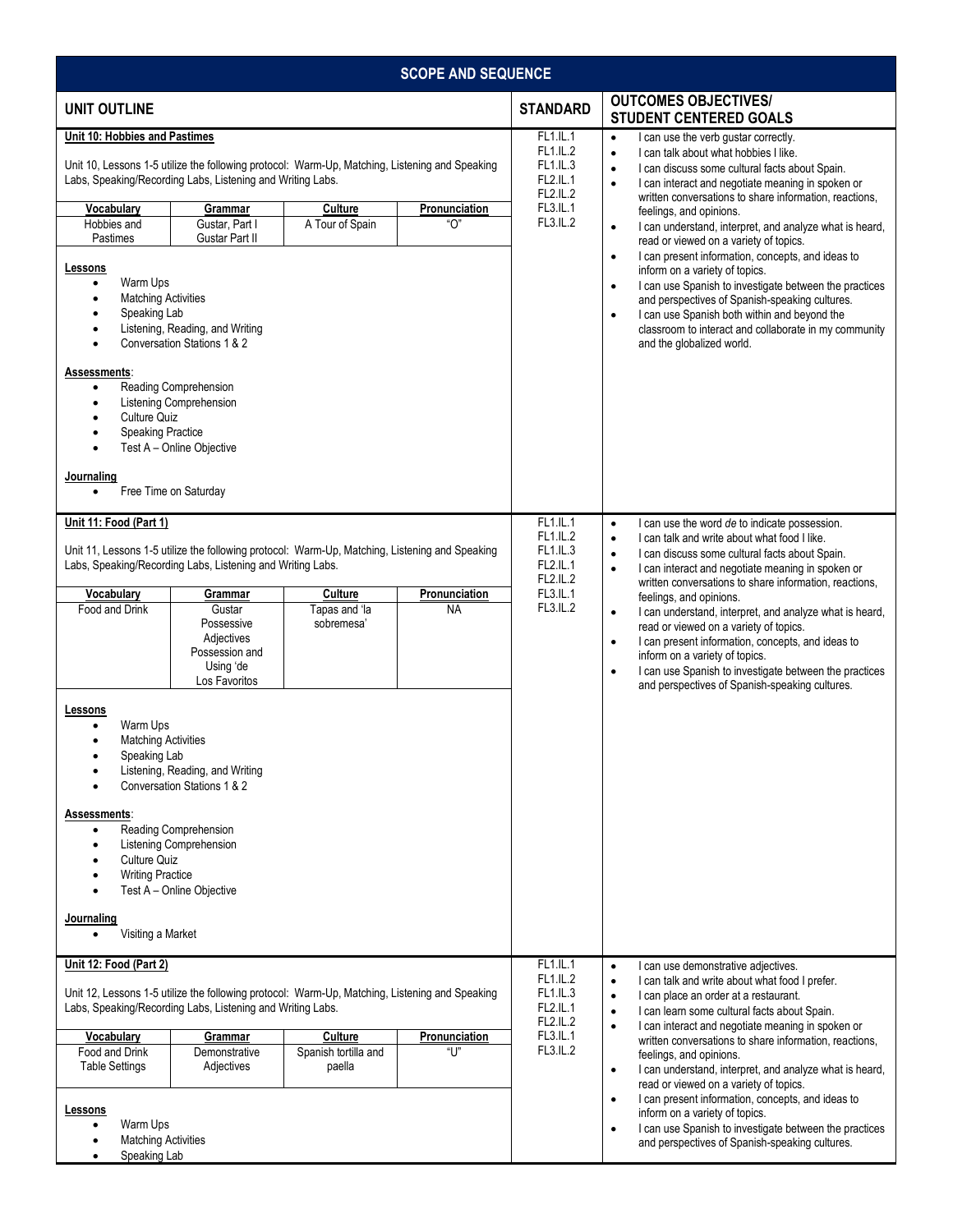| <b>SCOPE AND SEQUENCE</b>                                                                                                                                                                                                                                                                                                                                                                                                                                                                                                                                                                                                                                                                                      |                                                                                                       |                                                                                                                                                                                                                                                                                                                                                                                                                                                                                                                                                                                                                                                                                                       |  |
|----------------------------------------------------------------------------------------------------------------------------------------------------------------------------------------------------------------------------------------------------------------------------------------------------------------------------------------------------------------------------------------------------------------------------------------------------------------------------------------------------------------------------------------------------------------------------------------------------------------------------------------------------------------------------------------------------------------|-------------------------------------------------------------------------------------------------------|-------------------------------------------------------------------------------------------------------------------------------------------------------------------------------------------------------------------------------------------------------------------------------------------------------------------------------------------------------------------------------------------------------------------------------------------------------------------------------------------------------------------------------------------------------------------------------------------------------------------------------------------------------------------------------------------------------|--|
| <b>UNIT OUTLINE</b>                                                                                                                                                                                                                                                                                                                                                                                                                                                                                                                                                                                                                                                                                            | <b>STANDARD</b>                                                                                       | <b>OUTCOMES OBJECTIVES/</b><br><b>STUDENT CENTERED GOALS</b>                                                                                                                                                                                                                                                                                                                                                                                                                                                                                                                                                                                                                                          |  |
| Listening, Reading, and Writing<br>$\bullet$<br>Conversation Stations 1 & 2<br>Assessments:<br>Reading Comprehension<br>Listening Comprehension<br>$\bullet$<br><b>Culture Quiz</b><br>$\bullet$<br><b>Speaking Practice</b><br>$\bullet$<br>Test A - Online Objective<br>$\bullet$<br>Journaling<br>¡Buen Provecho!<br>$\bullet$                                                                                                                                                                                                                                                                                                                                                                              |                                                                                                       | I can use Spanish both within and beyond the<br>$\bullet$<br>classroom to interact and collaborate in my community<br>and the globalized world.                                                                                                                                                                                                                                                                                                                                                                                                                                                                                                                                                       |  |
| Unit 13: Family<br>Unit 13, Lessons 1-5 utilize the following protocol: Warm-Up, Matching, Listening and Speaking<br>Labs, Speaking/Recording Labs, Listening and Writing Labs.<br>Pronunciation<br><b>Vocabulary</b><br>Culture<br>Grammar<br><b>Family Tree</b><br>The Family<br>Demonstrative<br><b>NA</b><br>The Family and<br>Adjectives<br>Familia Real<br>Two Verb<br>Combinations<br>Names<br>Spain: Idioms and<br>Pronunciation                                                                                                                                                                                                                                                                       | FL1.IL.1<br><b>FL1.IL.2</b><br>FL1.IL.3<br><b>FL2.IL.1</b><br><b>FL2.IL.2</b><br>FL3.IL.1<br>FL3.IL.2 | I can use two-verb constructions to express a variety<br>$\bullet$<br>of things.<br>I can talk and write about my family.<br>$\bullet$<br>I can use some idioms from Spain.<br>$\bullet$<br>I can interact and negotiate meaning in spoken or<br>$\bullet$<br>written conversations to share information, reactions,<br>feelings, and opinions.<br>I can understand, interpret, and analyze what is heard,<br>$\bullet$<br>read or viewed on a variety of topics.<br>I can present information, concepts, and ideas to<br>$\bullet$<br>inform on a variety of topics.<br>I can use Spanish to investigate between the practices<br>$\bullet$                                                          |  |
| Lessons<br>Warm Ups<br>٠<br><b>Matching Activities</b><br>$\bullet$<br>Speaking Lab<br>Listening, Reading, and Writing<br>Conversation Stations 1 & 2<br>Assessments:<br>Reading Comprehension<br>$\bullet$<br>Listening Comprehension<br>Culture Quiz<br>$\bullet$<br><b>Writing Practice</b><br>$\bullet$<br>Test A - Online Objective<br>$\bullet$<br>Journaling<br>My Family<br>٠                                                                                                                                                                                                                                                                                                                          |                                                                                                       | and perspectives of Spanish-speaking cultures.<br>I can use Spanish both within and beyond the<br>$\bullet$<br>classroom to interact and collaborate in my community<br>and the globalized world.<br>I can set goals and reflect on my progress in using<br>$\bullet$<br>Spanish for enjoyment, enrichment, and advancement.                                                                                                                                                                                                                                                                                                                                                                          |  |
| Unit 14: Places<br>Unit 14, Lessons 1-5 utilize the following protocol: Warm-Up, Matching, Listening and Speaking<br>Labs, Speaking/Recording Labs, Listening and Writing Labs.<br><b>Vocabulary</b><br>Culture<br>Pronunciation<br>Grammar<br>The City<br>Two Verb<br>"Н"<br>Invasions and<br>Combinations<br>Influences<br>Acabar de, ir a and<br>contractions al, del<br>Lessons<br>Warm Ups<br>٠<br><b>Matching Activities</b><br>Speaking Lab<br>Listening, Reading, and Writing<br>$\bullet$<br>Conversation Stations 1 & 2<br>Assessments:<br>Reading Comprehension<br>$\bullet$<br><b>Listening Comprehension</b><br>٠<br><b>Culture Quiz</b><br><b>Speaking Practice</b><br>Test A - Online Objective | FL1.IL.1<br>FL1.IL.2<br>FL1.IL.3<br><b>FL2.IL.1</b><br><b>FL2.IL.2</b><br>FL3.IL.1<br><b>FL3.IL.2</b> | I can follow directions on a map.<br>$\bullet$<br>I can use vocabulary words related to the city and<br>$\bullet$<br>directions.<br>I can explain some cultural facts about Spain.<br>$\bullet$<br>I can interact and negotiate meaning in spoken or<br>$\bullet$<br>written conversations to share information, reactions,<br>feelings, and opinions.<br>I can understand, interpret, and analyze what is heard,<br>$\bullet$<br>read or viewed on a variety of topics.<br>I can present information, concepts, and ideas to<br>$\bullet$<br>inform on a variety of topics.<br>I can use Spanish to investigate between the practices<br>$\bullet$<br>and perspectives of Spanish-speaking cultures. |  |
| Journaling<br>Influences<br>$\bullet$                                                                                                                                                                                                                                                                                                                                                                                                                                                                                                                                                                                                                                                                          |                                                                                                       |                                                                                                                                                                                                                                                                                                                                                                                                                                                                                                                                                                                                                                                                                                       |  |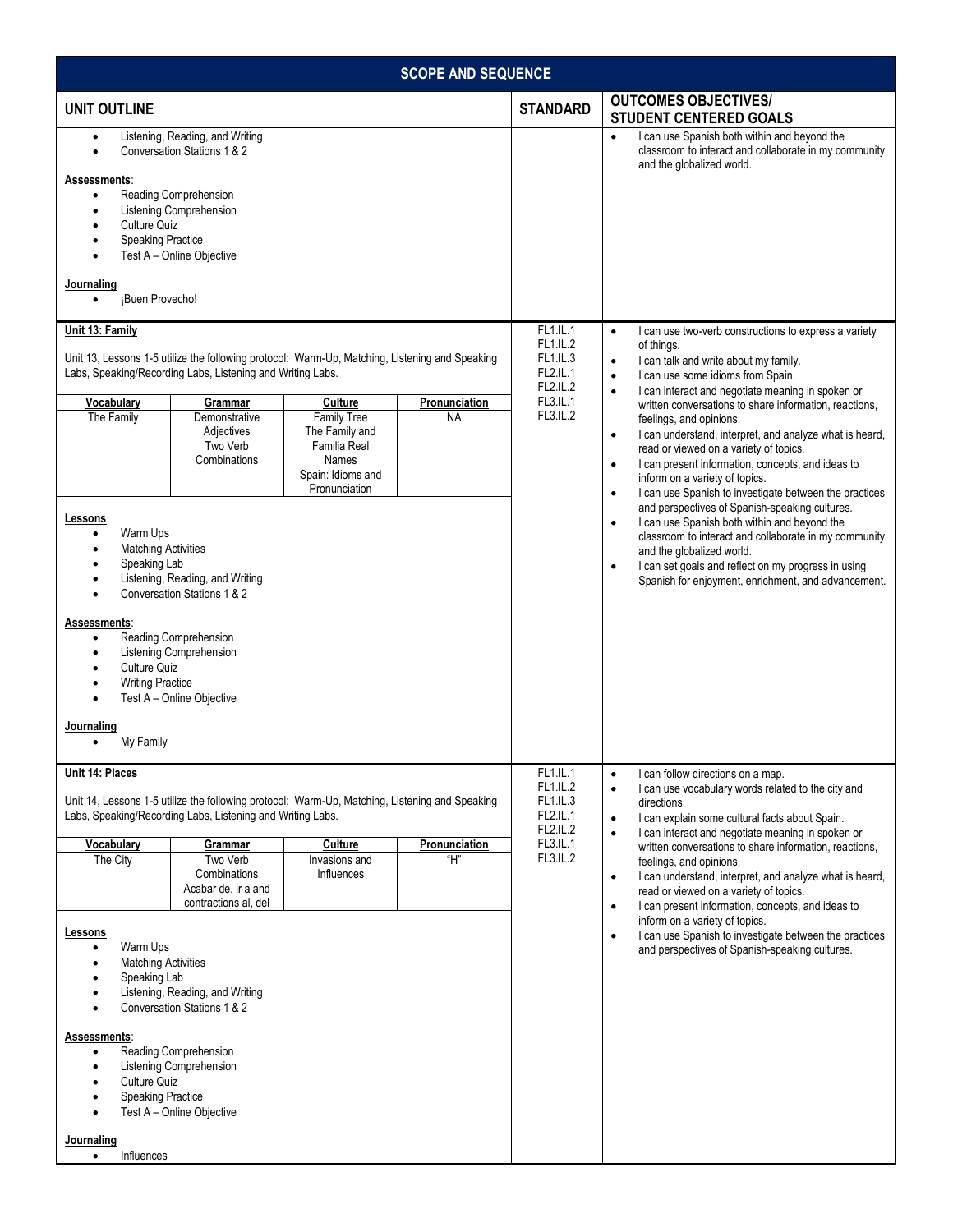| <b>SCOPE AND SEQUENCE</b>                                                                                                                                                                                                                                      |                                                                                                                                                                             |                                                                                                                                                 |                                                                                                                                                                                      |                                                                                                                                                                                                        |                                                                                                                                                                                                                                                                                                                                                                                                                                                                                                                                                                                                                                       |
|----------------------------------------------------------------------------------------------------------------------------------------------------------------------------------------------------------------------------------------------------------------|-----------------------------------------------------------------------------------------------------------------------------------------------------------------------------|-------------------------------------------------------------------------------------------------------------------------------------------------|--------------------------------------------------------------------------------------------------------------------------------------------------------------------------------------|--------------------------------------------------------------------------------------------------------------------------------------------------------------------------------------------------------|---------------------------------------------------------------------------------------------------------------------------------------------------------------------------------------------------------------------------------------------------------------------------------------------------------------------------------------------------------------------------------------------------------------------------------------------------------------------------------------------------------------------------------------------------------------------------------------------------------------------------------------|
| <b>UNIT OUTLINE</b>                                                                                                                                                                                                                                            |                                                                                                                                                                             |                                                                                                                                                 |                                                                                                                                                                                      | <b>STANDARD</b>                                                                                                                                                                                        | <b>OUTCOMES OBJECTIVES/</b><br><b>STUDENT CENTERED GOALS</b>                                                                                                                                                                                                                                                                                                                                                                                                                                                                                                                                                                          |
| Unit 15: Animals<br><b>Vocabulary</b><br>The Animals                                                                                                                                                                                                           | Labs, Speaking/Recording Labs, Listening and Writing Labs.<br>Grammar<br>Acabar y Ir a<br>Stem changes o to<br>ue, e to ie<br>Stem Changing<br>Verbs                        | Unit 15, Lessons 1-5 utilize the following protocol: Warm-Up, Matching, Listening and Speaking<br>Culture<br>Animal Sounds<br>Spanish Festivals | Pronunciation<br><b>NA</b>                                                                                                                                                           | FL1.IL.1<br><b>FL1.IL.2</b><br><b>FL1.IL.3</b><br><b>FL2.IL.1</b><br><b>FL2.IL.2</b><br>FL3.IL.1<br>FL3.IL.2                                                                                           | I can use irregular Spanish verbs to express a variety<br>$\bullet$<br>of things.<br>I can talk and write about animals.<br>$\bullet$<br>I can talk about festivals.<br>$\bullet$<br>I can interact and negotiate meaning in spoken or<br>$\bullet$<br>written conversations to share information, reactions,<br>feelings, and opinions.<br>I can understand, interpret, and analyze what is heard,<br>$\bullet$<br>read or viewed on a variety of topics.<br>I can present information, concepts, and ideas to<br>$\bullet$<br>inform on a variety of topics.<br>I can use Spanish to investigate between the practices<br>$\bullet$ |
| Lessons<br>Warm Ups<br>٠<br><b>Matching Activities</b><br>$\bullet$<br>Speaking Lab<br>$\bullet$<br>$\bullet$<br>$\bullet$<br>Assessments:<br>$\bullet$<br>٠<br><b>Culture Quiz</b><br><b>Writing Practice</b><br>Journaling<br>Man's Best Friend<br>$\bullet$ | Listening, Reading, and Writing<br>Conversation Stations 1 & 2<br>Reading Comprehension<br>Listening Comprehension<br>Test A - Online Objective                             |                                                                                                                                                 |                                                                                                                                                                                      |                                                                                                                                                                                                        | and perspectives of Spanish-speaking cultures.                                                                                                                                                                                                                                                                                                                                                                                                                                                                                                                                                                                        |
| Unit 16: Shopping<br>Unit 16, Lessons 1-5 utilize the following protocol: Warm-Up, Matching, Listening and Speaking<br>Labs, Speaking/Recording Labs, Listening and Writing Labs.                                                                              |                                                                                                                                                                             |                                                                                                                                                 | FL1.IL.1<br>$\bullet$<br><b>FL1.IL.2</b><br>FL1.IL.3<br>$\bullet$<br><b>FL2.IL.1</b><br><b>FL2.IL.2</b><br>$\bullet$                                                                 | I can conjugate some irregular verbs and use them in<br>my writing and speaking.<br>I can say what stores I need to visit to shop for certain<br>items.<br>I can give some cultural facts about Spain. |                                                                                                                                                                                                                                                                                                                                                                                                                                                                                                                                                                                                                                       |
| Vocabulary<br>Shopping                                                                                                                                                                                                                                         | Grammar<br>Stem Changing<br>Verbs<br><b>Present Tense</b><br>Irregular yo<br>conjugations                                                                                   | Culture<br>Commas and<br>Decimals<br>Spanish Literature                                                                                         | Pronunciation<br>"J"                                                                                                                                                                 | FL3.IL.1<br>FL3.IL.2                                                                                                                                                                                   | I can interact and negotiate meaning in spoken or<br>$\bullet$<br>written conversations to share information, reactions,<br>feelings, and opinions.<br>I can understand, interpret, and analyze what is heard,<br>$\bullet$<br>read or viewed on a variety of topics.<br>I can present information, concepts, and ideas to<br>$\bullet$                                                                                                                                                                                                                                                                                               |
| Lessons<br>Warm Ups<br><b>Matching Activities</b><br>$\bullet$<br>Speaking Lab<br>Assessments:<br>$\bullet$<br>$\bullet$<br>Culture Quiz<br>Literature Quiz<br><b>Speaking Practice</b><br>Journaling<br>Shopping                                              | Listening, Reading, and Writing<br>Conversation Stations 1 & 2<br>Reading Comprehension<br>Listening Comprehension<br>Test A - Online Objective<br>Life Long Learner Report |                                                                                                                                                 |                                                                                                                                                                                      |                                                                                                                                                                                                        | inform on a variety of topics.<br>I can use Spanish to investigate between the practices<br>$\bullet$<br>and perspectives of Spanish-speaking cultures.                                                                                                                                                                                                                                                                                                                                                                                                                                                                               |
| Unit 17: Weather Expressions                                                                                                                                                                                                                                   |                                                                                                                                                                             | FL1.IL.1<br>FL1.IL.2<br>FL1.IL.3<br><b>FL2.IL.1</b><br><b>FL2.IL.2</b>                                                                          | I can discuss weather conditions.<br>$\bullet$<br>I can use vocabulary words related to the weather.<br>$\bullet$                                                                    |                                                                                                                                                                                                        |                                                                                                                                                                                                                                                                                                                                                                                                                                                                                                                                                                                                                                       |
| Unit 17, Lessons 1-5 utilize the following protocol: Warm-Up, Matching, Listening and Speaking<br>Labs, Speaking/Recording Labs, Listening and Writing Labs.                                                                                                   |                                                                                                                                                                             |                                                                                                                                                 | I can give some cultural facts about Spain.<br>$\bullet$<br>I can interact and negotiate meaning in spoken or<br>$\bullet$<br>written conversations to share information, reactions, |                                                                                                                                                                                                        |                                                                                                                                                                                                                                                                                                                                                                                                                                                                                                                                                                                                                                       |
| <b>Vocabulary</b><br>The Weather<br><b>Weather Conditions</b><br>Water Cycle                                                                                                                                                                                   | Grammar<br>Irregular yo<br>conjugations<br>Haber<br>Hay y tener                                                                                                             | Culture<br>Spain: Velázquez                                                                                                                     | Pronunciation<br><b>NA</b>                                                                                                                                                           | <b>FL3.IL.1</b><br><b>FL3.IL.2</b>                                                                                                                                                                     | feelings, and opinions.<br>I can understand, interpret, and analyze what is heard,<br>$\bullet$<br>read or viewed on a variety of topics.                                                                                                                                                                                                                                                                                                                                                                                                                                                                                             |